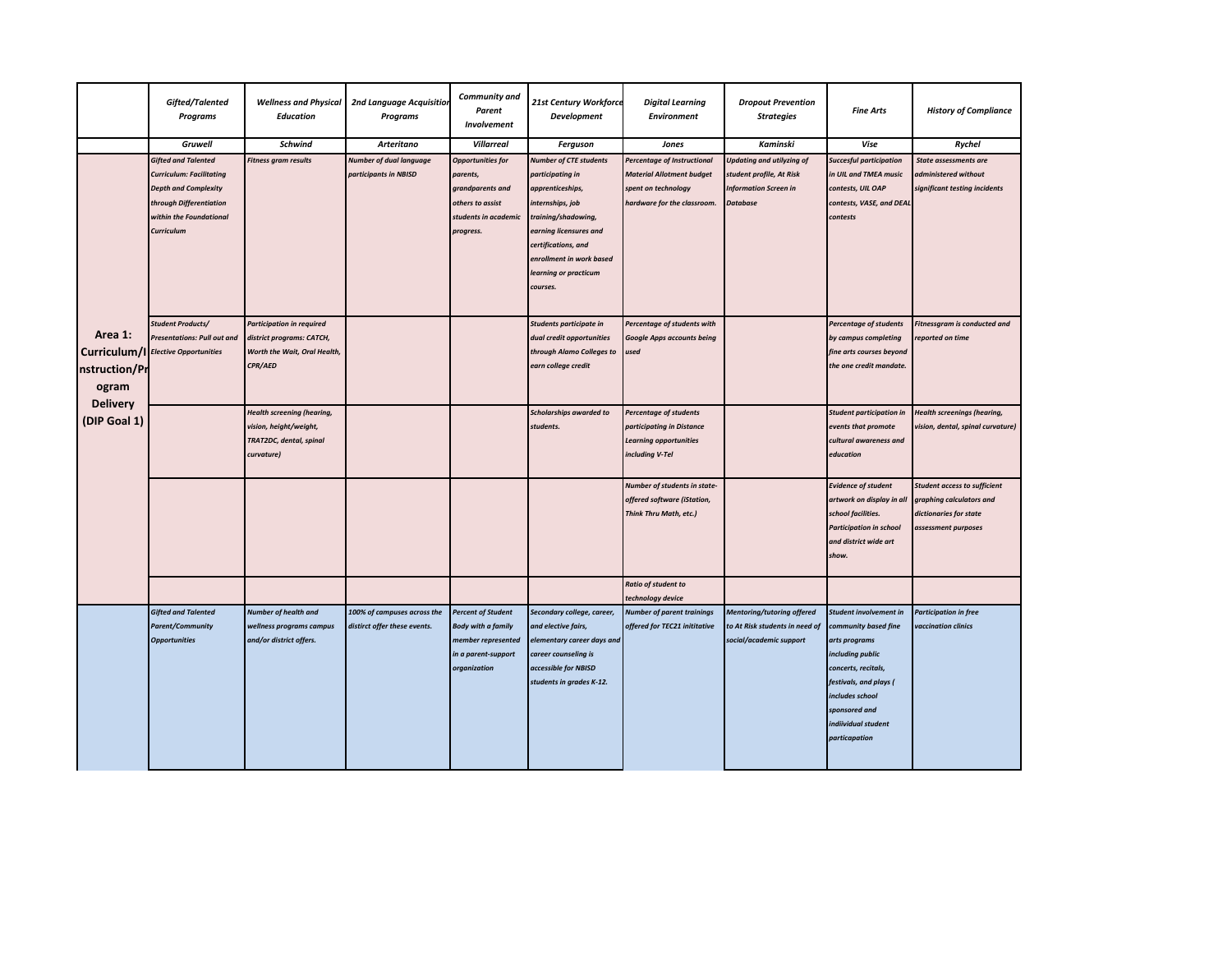|                  |                                 | <b>Compliance with annual</b>  |                            | <b>Percent of students</b>       |                                  | Parents have opportunites         |                                     | <b>Fine Arts student</b>  | <b>TEA prepared "school report</b>    |
|------------------|---------------------------------|--------------------------------|----------------------------|----------------------------------|----------------------------------|-----------------------------------|-------------------------------------|---------------------------|---------------------------------------|
|                  |                                 | <b>SHAC requirements and</b>   |                            | participating in                 |                                  | to complete surveys               |                                     | experience with or        | cards" sent to parents in timely      |
|                  |                                 | report to Board of Trustees    |                            | community service                |                                  |                                   |                                     | exposure to               | manner                                |
|                  |                                 |                                |                            | activities, secondary            |                                  |                                   |                                     | professional level visual |                                       |
|                  |                                 |                                |                            | only                             |                                  |                                   |                                     | art, music, dance, and    |                                       |
| Area 2:          |                                 |                                |                            |                                  |                                  |                                   |                                     | dramatic performance      |                                       |
| <b>Community</b> |                                 |                                |                            |                                  |                                  |                                   |                                     |                           |                                       |
| and Family       |                                 |                                |                            |                                  |                                  |                                   |                                     |                           |                                       |
| Involvement      |                                 |                                |                            | Level of utilization of          |                                  |                                   |                                     |                           |                                       |
|                  |                                 |                                |                            |                                  |                                  |                                   |                                     |                           |                                       |
| (DIP Goal 2)     |                                 |                                |                            | community<br>resources/people to |                                  |                                   |                                     |                           |                                       |
|                  |                                 |                                |                            | provide mentors and              |                                  |                                   |                                     |                           |                                       |
|                  |                                 |                                |                            | volunteers                       |                                  |                                   |                                     |                           |                                       |
|                  |                                 |                                |                            |                                  |                                  |                                   |                                     |                           |                                       |
|                  |                                 |                                |                            |                                  |                                  |                                   |                                     |                           |                                       |
|                  |                                 |                                |                            |                                  |                                  |                                   |                                     |                           |                                       |
|                  |                                 |                                |                            | <b>Percent of student</b>        |                                  |                                   |                                     |                           |                                       |
|                  |                                 |                                |                            | body with a family               |                                  |                                   |                                     |                           |                                       |
|                  |                                 |                                |                            | member providing                 |                                  |                                   |                                     |                           |                                       |
|                  |                                 |                                |                            | active campus                    |                                  |                                   |                                     |                           |                                       |
|                  |                                 |                                |                            | support.                         |                                  |                                   |                                     |                           |                                       |
|                  |                                 |                                |                            |                                  |                                  |                                   |                                     |                           |                                       |
|                  |                                 |                                |                            | Level of community               |                                  |                                   |                                     |                           |                                       |
|                  |                                 |                                |                            | and business                     |                                  |                                   |                                     |                           |                                       |
|                  |                                 |                                |                            | partnership support.             |                                  |                                   |                                     |                           |                                       |
|                  |                                 |                                |                            |                                  |                                  |                                   |                                     |                           |                                       |
|                  |                                 |                                |                            |                                  |                                  |                                   |                                     |                           |                                       |
|                  | <b>Equitable and Consistent</b> | Availability of school nurses, | 70% or more of ELLs make   |                                  | <b>Grant and/or federal</b>      | Federal reimbursement in a        | <b>Student discipline</b>           |                           | <b>Notices given regarding</b>        |
|                  | <b>Identification Practices</b> | counselors, and social         | progress and suprassed     |                                  | funds expended in a timely       | timely manner of erate            | records, number of times            |                           | <i>immunizations</i>                  |
|                  |                                 | vorkers.                       | attainment on the TELPAS.  |                                  | manner and as provided           | eligible services                 | students have been referred         |                           |                                       |
|                  |                                 |                                |                            |                                  | for in grant application,        |                                   | to ISS or DAEP                      |                           |                                       |
|                  |                                 |                                |                            |                                  | inclusive of any                 |                                   |                                     |                           |                                       |
|                  |                                 |                                |                            |                                  | amendments                       |                                   |                                     |                           |                                       |
|                  | <b>Improvement Plans</b>        | <b>Number of forced</b>        | 30% or more of ELLs make   |                                  | <b>CTE Student Organizations</b> | <b>Grant and/or federal funds</b> | <b>Availability of school</b>       |                           | <b>Required forced administrative</b> |
|                  |                                 | administrative withdrawals     | progress and suprassed     |                                  | (CTSOs) are active and           | expended in a timely manner       | counselors/ At Risk                 |                           | withdrawals due to                    |
|                  |                                 | due to noncompliance with      | attainment on the TELPAS.  |                                  | focused on activities that       | and as provided for in grant      | <b>Prevention Staff to At Risk</b>  |                           | noncompliance with                    |
|                  |                                 | mmunization requirements       |                            |                                  | are related to CTE               | application, inclusive of any     | student                             |                           | immunization requirements             |
|                  |                                 |                                |                            |                                  | programs. Enrollment in          | amendments                        |                                     |                           |                                       |
|                  |                                 |                                |                            |                                  | course vs. membership in         |                                   |                                     |                           |                                       |
|                  |                                 |                                |                            |                                  | CTSO.                            |                                   |                                     |                           |                                       |
|                  |                                 |                                |                            |                                  |                                  |                                   |                                     |                           |                                       |
|                  |                                 |                                |                            |                                  |                                  |                                   |                                     |                           |                                       |
|                  |                                 |                                |                            |                                  |                                  |                                   |                                     |                           |                                       |
|                  |                                 | <b>Campus Improvement Plan</b> | 70% or more of ELLs make   |                                  |                                  |                                   | <b>CSR-Confidential Student</b>     |                           | <b>Compliance with USDA</b>           |
|                  |                                 | includes wellness and PE       | progress and suprassed     |                                  |                                  |                                   | Report- review annually to          |                           | nutrition requirements for            |
|                  |                                 | strategies.                    | attainment on the TELPAS.  |                                  |                                  |                                   | determine appropriate               |                           | <b>NSLP</b>                           |
|                  |                                 |                                |                            |                                  |                                  |                                   | intervention classes.               |                           |                                       |
|                  |                                 |                                | 100% of LPAC decisions are |                                  |                                  |                                   | <b>Review conducted for At Risk</b> |                           | <b>Participation in F/RPM</b>         |
|                  |                                 |                                | documented and             |                                  |                                  |                                   | students targeted for               |                           | Programs, summer food                 |
|                  |                                 |                                | implemented.               |                                  |                                  |                                   | truancy prevention due to           |                           | programs                              |
|                  |                                 |                                |                            |                                  |                                  |                                   | high absence rates                  |                           |                                       |
|                  |                                 |                                | PBMAS0                     |                                  |                                  |                                   | Dropout Rate- $1\% -2\% = 3$        |                           | <b>Compliance with annual SHAC</b>    |
|                  |                                 |                                |                            |                                  |                                  |                                   | $2.1\% - 2.5\% = 22.6\% - 3\% =$    |                           | report to local school board          |
|                  |                                 |                                |                            |                                  |                                  |                                   |                                     |                           |                                       |
|                  |                                 |                                |                            |                                  |                                  |                                   | 1 point $3.1\%$ - higher = 0        |                           |                                       |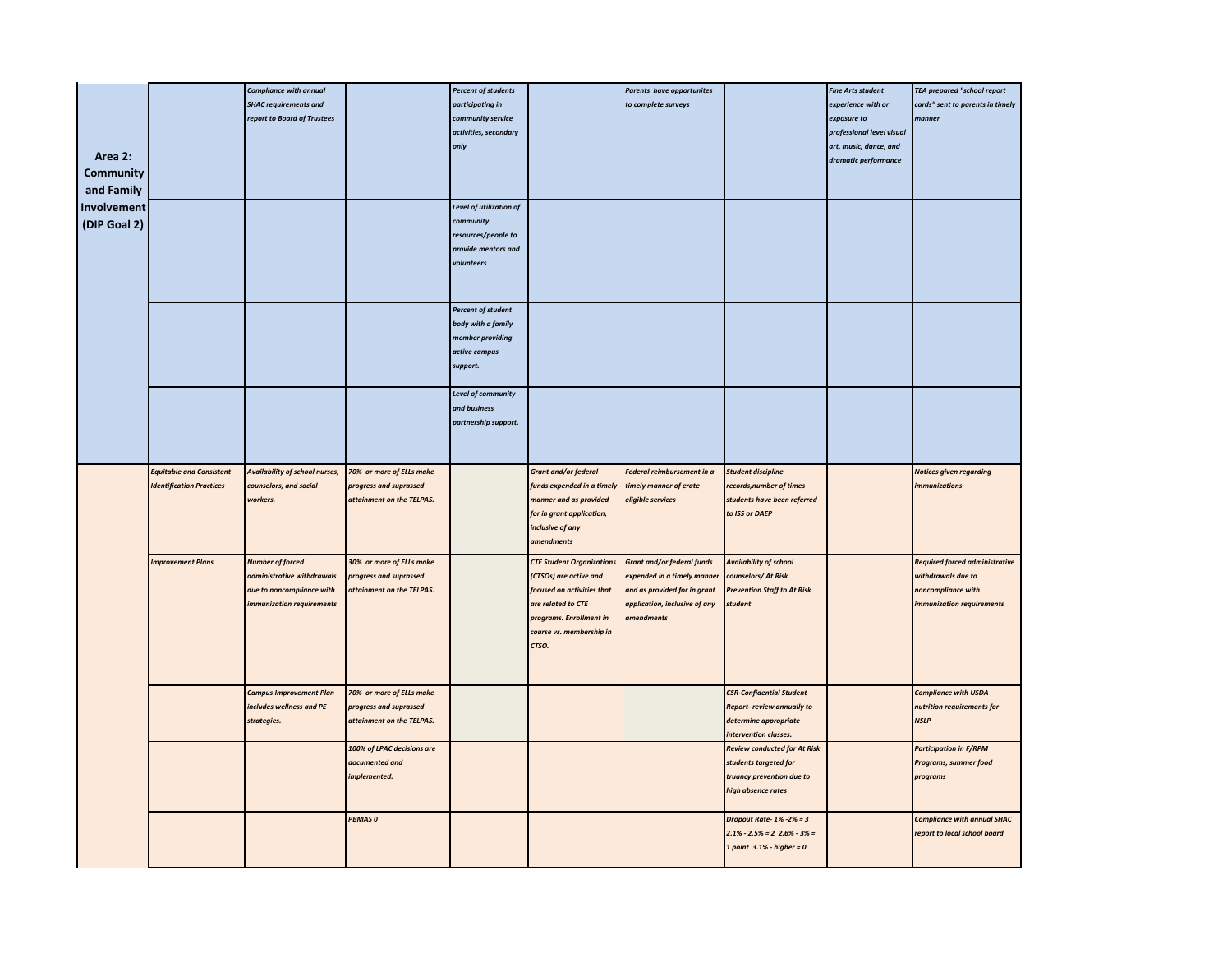|                                    |  |  |  |  | <b>PID errors corrected</b>                                                                                                                                                                                      |
|------------------------------------|--|--|--|--|------------------------------------------------------------------------------------------------------------------------------------------------------------------------------------------------------------------|
|                                    |  |  |  |  | <b>Improvement plans (campus</b><br>and district) that include each<br>component required by statute                                                                                                             |
| Area 3:<br>Program/Ser             |  |  |  |  | <b>Required postings to web site</b><br>in timely manner                                                                                                                                                         |
| vice<br>Compliance<br>(DIP Goal 3) |  |  |  |  | <b>Accountability notices sent</b><br>home with first report cards                                                                                                                                               |
|                                    |  |  |  |  | Grant and/or federal funds<br>expended in a timely manner<br>and as provided for in grant<br>application, inclusive of any<br>amendments                                                                         |
|                                    |  |  |  |  | <b>Staff evaluations completed by</b><br>district deadlines                                                                                                                                                      |
|                                    |  |  |  |  | <b>IEP Implemented and</b><br>documented for each Special<br><b>Education student</b>                                                                                                                            |
|                                    |  |  |  |  | <b>Personal Graduation Plans</b><br>(PGP's) with Endorsement<br>established for each student<br>prior to 9th grade, entered<br>into Career Cruising (signature<br>by parent due before end of<br>9th grade year) |
|                                    |  |  |  |  | 504 committee and plan<br>implementation at each<br>campus                                                                                                                                                       |
|                                    |  |  |  |  | <b>Home language surveys</b><br>completed, on file in student<br>cumulative folder (one only)                                                                                                                    |
|                                    |  |  |  |  | Low levels of risk in PBMAS data<br>validation measures related to<br>student discipline                                                                                                                         |